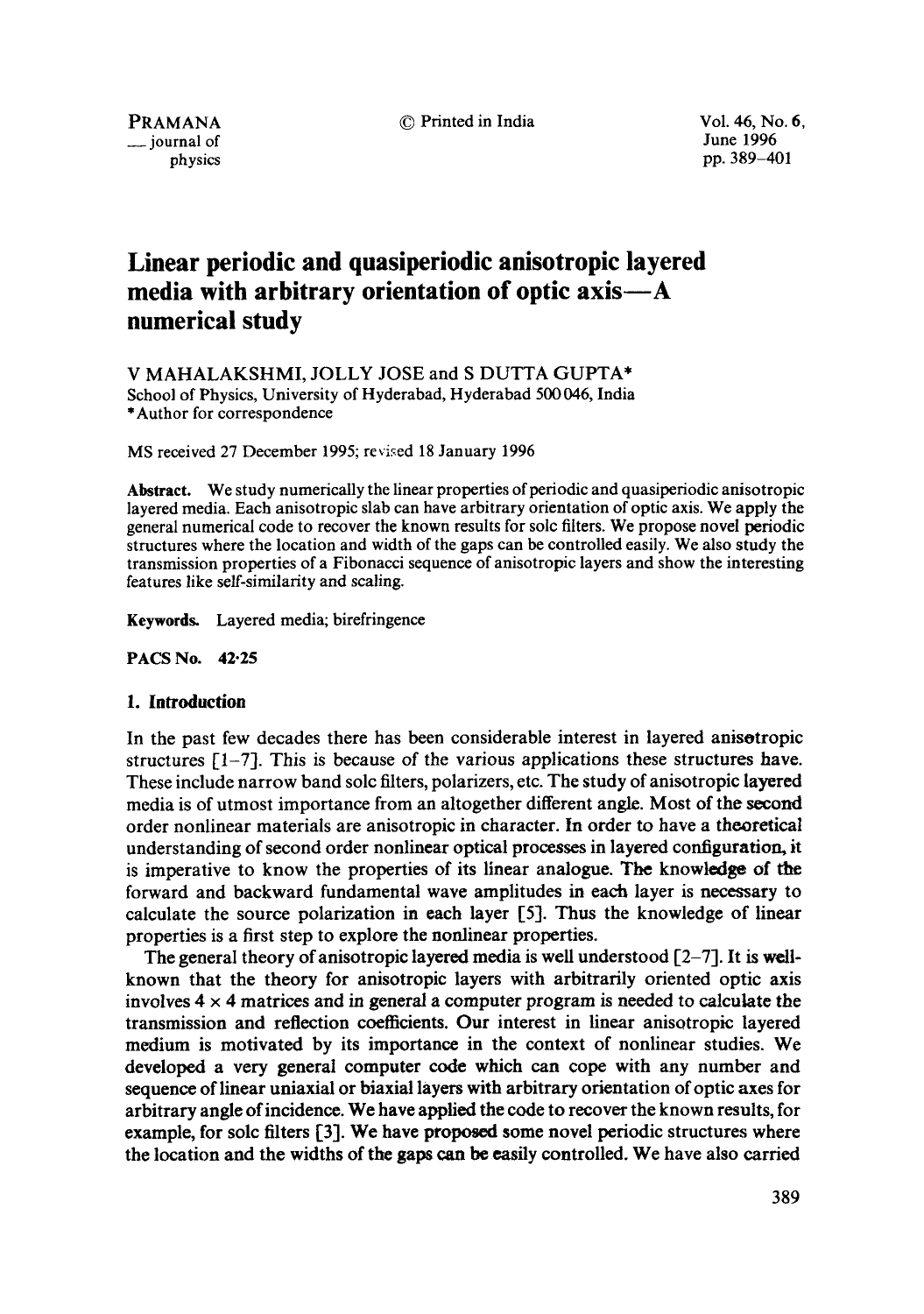out numerical investigations of Fibonacci sequences [8-12] of anisotropic layers and revealed the self-similarity and scaling features. To the best of our knowledge, such studies for uniaxial crystals have not been carried out in the past. All through our paper we have used the same anisotropic material and just varied the orientation of the optic axis from layer to layer. Thus, all the gaps and other features reported in this paper appear as a consequence of anisotropy.

In § 2 we recall the essential mathematical background for the matrix formalism. In § 3 we present the numerical results for both periodic and quasiperiodic structures and in § 4 we conclude the paper.

#### **2. Mathematical background**

In this section we present the essential mathematical background for calculating the reflection and transmission coefficients of layered anisotropic media. The theory is applicable to any (uniaxial or biaxial) anisotropic layers with arbitrary orientation of optic axis and for arbitrary angle of incidence. It was mentioned earlier that a general theory is well understood. We will follow Yeh [3] in recalling the essential steps though there are equivalent methods by other authors [2, 5].

Consider the system shown in figure 1, consisting of  $N$  anisotropic layers with plane of stratification along the *xy* plane. For any specific *j*th layer the dielectric tensor  $\vec{\epsilon}$  in the *xyz* basis can be expressed as follows:

$$
\vec{\epsilon} = A \begin{pmatrix} \epsilon_1 & 0 & 0 \\ 0 & \epsilon_2 & 0 \\ 0 & 0 & \epsilon_3 \end{pmatrix} A^{-1},\tag{1}
$$

where  $\varepsilon_k(k = 1, 2, 3)$  are the components of the tensor for the jth layer along the principal axes, and  $\vec{A}$  is the general rotation matrix which can be expressed in terms of the Euler angles  $\theta$ ,  $\varphi$  and  $\psi$ . In choosing the form of A we stick to the x-convention [13]. It may be noted here that simple rotations in the coordinate planes can be affected as follows:

*yz* rotation: by varying  $\theta$  with  $\varphi = \psi = 0$ ,

*xy* rotation: by varying  $\varphi$  with  $\theta = \psi = 0$ ,

*zx* rotation: by varying  $\theta$  with  $\varphi = -\psi = \pi/2$ .

It may be noted here that the method of Yeh [3] can be generalized to include the description of Faraday rotation and gyrotropic media. However, it lacks the generality



**Figure 1.**  Schematic view of the layered medium.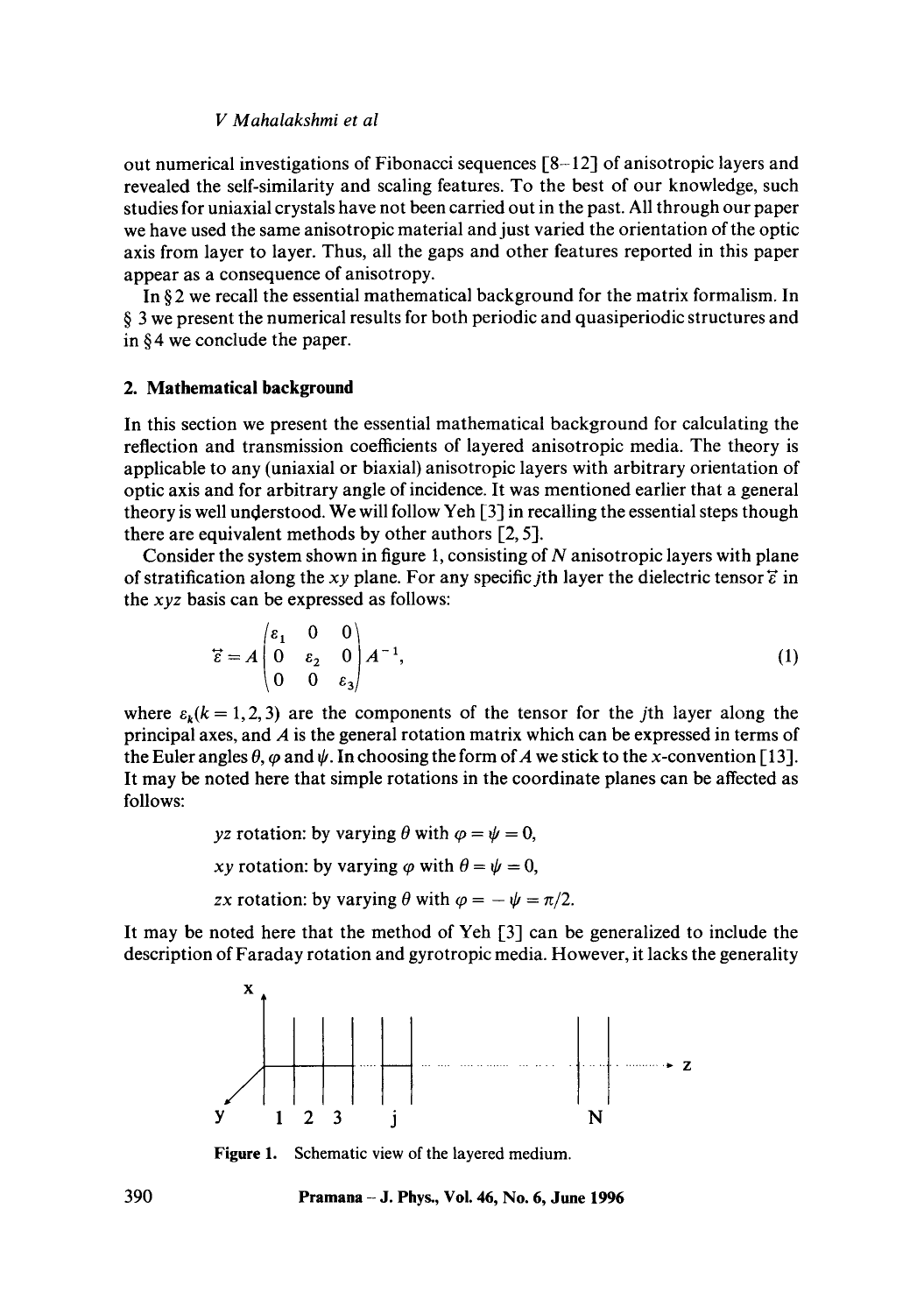of the approach developed by Berreman [2] which in principle can handle a broader class of media.

For fields having the dependence  $\exp i[k_0(\alpha x + \beta y + \gamma z) - \omega t]$  with  $k_0 = \omega/c$ , the wave equation takes the following form

$$
\mathbf{k} \times \mathbf{k} \times \mathbf{E} + k_0^2 \vec{\epsilon} \cdot \mathbf{E} = 0, \quad \mathbf{k} = k_0(\alpha, \beta, \gamma). \tag{2}
$$

The homogeneity of the layered medium in the *xy* plane implies that  $\alpha$  and  $\beta$  remain the same throughout the layered medium. Equation (2) represents a set of three homogeneous equations with respect to the three cartesian components of E. The nontriviality of E imposes the following condition on the allowed values of  $\gamma$ :

$$
\sum_{s=0}^{4} a_s \gamma^s = 0 \tag{3}
$$

with

$$
a_0 = \alpha^2 (\alpha^2 \varepsilon_{xx} - \varepsilon_{xx} \varepsilon_{yy} - \varepsilon_{zz} \varepsilon_{xx} + \varepsilon_{zx}^2 + \varepsilon_{xy}^2) + \varepsilon_{xx} \varepsilon_{yy} \varepsilon_{zz}
$$
  
+ 
$$
2\varepsilon_{xy} \varepsilon_{yz} \varepsilon_{zx} - \varepsilon_{zx}^2 \varepsilon_{yy} - \varepsilon_{xy}^2 \varepsilon_{zz} - \varepsilon_{yz}^2 \varepsilon_{xx},
$$
 (4)

$$
a_1 = 2\alpha (\varepsilon_{xy}\varepsilon_{yz} - \varepsilon_{zx}\varepsilon_{yy} + \alpha^2 \varepsilon_{zx}),
$$
 (5)

$$
a_2 = \alpha^2 (\varepsilon_{xx} + \varepsilon_{zz}) - \varepsilon_{zz} (\varepsilon_{xx} + \varepsilon_{yy}) + \varepsilon_{zx}^2 + \varepsilon_{yz}^2, \tag{6}
$$

$$
a_3 = 2\varepsilon_{zx}\alpha,\tag{7}
$$

$$
a_4 = \varepsilon_{zz}.\tag{8}
$$

In writing eqs  $(3)$ – $(8)$  we have assumed (without any loss of generality) that the wave vector **k** lies on the *xz* plane (i.e.  $\beta = 0$ ). The four (in general distinct) eigenvalues given by the solution of (3) leads to the eigenvectors which can be easily determined from  $(2)$ . It may be noted here that  $(5)$  of Yeh  $[3]$ , for the eigenvectors is not always applicable, which can be easily verified, for example, for  $A$  representing identity transformation, or coordinate rotation by  $\pi/2$  about, say x axis. In determining the eigenvectors corresponding to a specific root of (3) we have adopted the following procedure. We substitute a particular solution for  $\gamma$  in the matrix corresponding to (2) and construct the adjoint matrix. Next we identify any nonzero element in the adjoint matrix. The corresponding minor is a basis minor which leads to the eigenvectors. If all the elements of the adjoint matrix are zeros (i.e. the rank of the coefficient matrix equals one) we refer to the nonzero element of the coefficient matrix. The corresponding components of the eigenvector are zero. The other two components are chosen in order to maintain the orthogonality of the ordinary and extraordinary components. Let the electric field eigenvectors be denoted by  $p_{\sigma}(\sigma = 1, 2, 3, 4)$ . The corresponding magnetic field vectors can be expressed in terms of  $\mathbf{p}_{\sigma}$  as follows.

$$
\mathbf{q}_{\sigma} = (-\gamma p_{\sigma y}, \gamma p_{\sigma x} - \alpha p_{\sigma z}, \alpha p_{\sigma y}). \tag{9}
$$

In terms of the eigenvectors the transfer matrix for a particular layer of width  $d$  can be expressed as follows:

$$
M = D P D^{-1} \tag{10}
$$

**Pramana – J. Phys., Vol. 46, No. 6, June 1996** 
$$
391
$$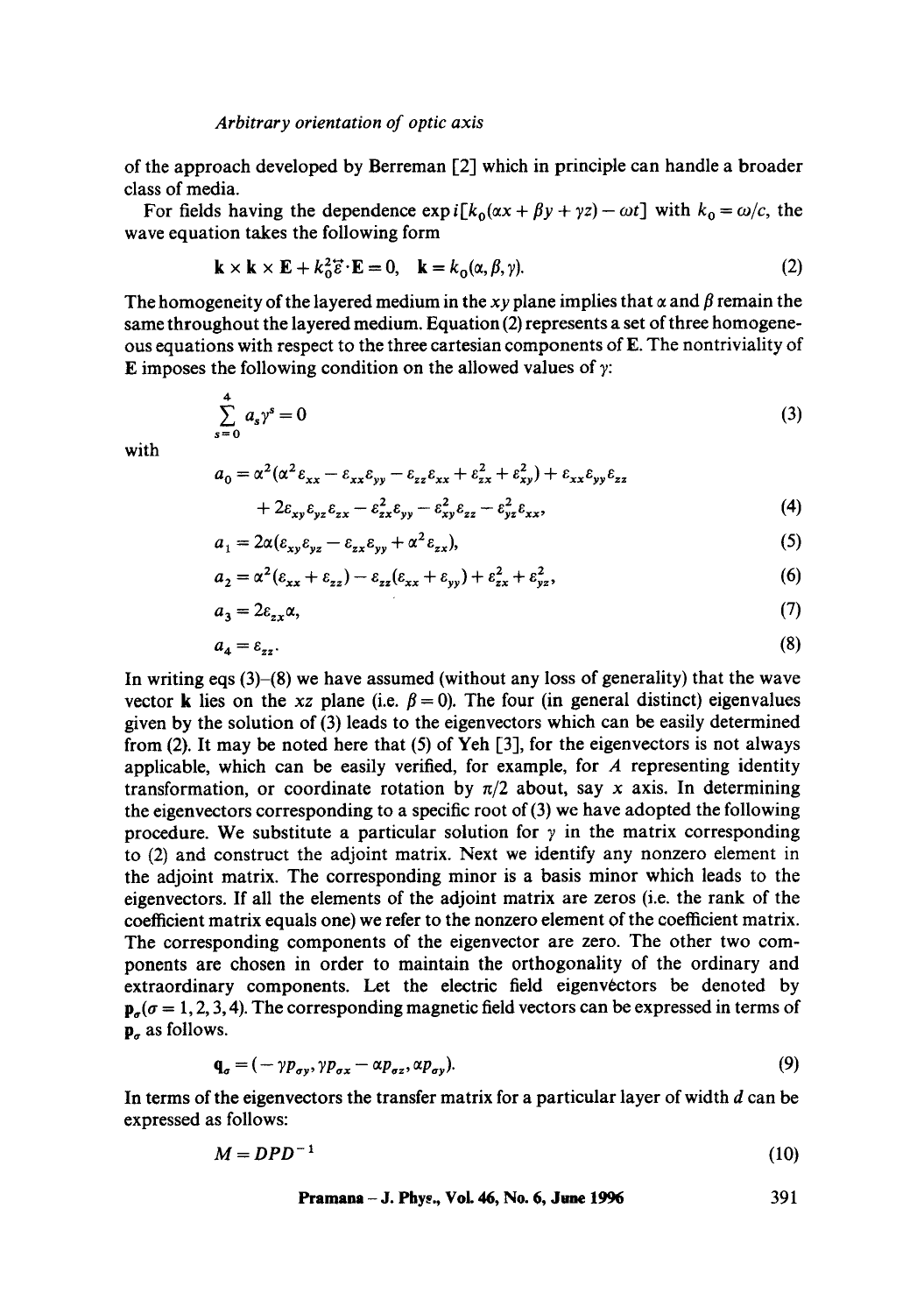*I/Mahalakshmi et al* 

where D is the  $(4 \times 4)$  dynamical matrix given by

$$
D = \begin{pmatrix} p_{1x} & p_{2x} & p_{3x} & p_{4x} \\ q_{1y} & q_{2y} & q_{3y} & q_{4y} \\ p_{1y} & p_{2y} & p_{3y} & p_{4y} \\ q_{1x} & q_{2x} & q_{3x} & q_{4x} \end{pmatrix},
$$
(11)

and P is the propagation matrix  $(4 \times 4)$  having the form

$$
P = \text{diag}(e^{-i\gamma_1 d}, e^{-i\gamma_2 d}, e^{-i\gamma_3 d}, e^{-i\gamma_4 d}).
$$
\n(12)

The dynamical matrix given by (11) is defined such that it becomes block diagonal in the absence of mode coupling. Thus the amplitudes of the electric field vector corresponding to  $\gamma_1$  and  $\gamma_2$  ( $\gamma_3$  and  $\gamma_4$ ) represent the wave of the same polarization.



**Figure 2.** Transmission coefficient  $T_{yy}$  as a function of  $k_0d$  (in units of  $\pi$ ) for (a)  $N_m = 4$  and (b)  $N_m = 5$  for  $N_p = 100$ ,  $n_0 = 2.3$ ,  $n_e = 2.208$ ,  $n_i = n_f = 2.3$ .

**392 Pramana - J. Phys., Vol. 46, No. 6, June 1996**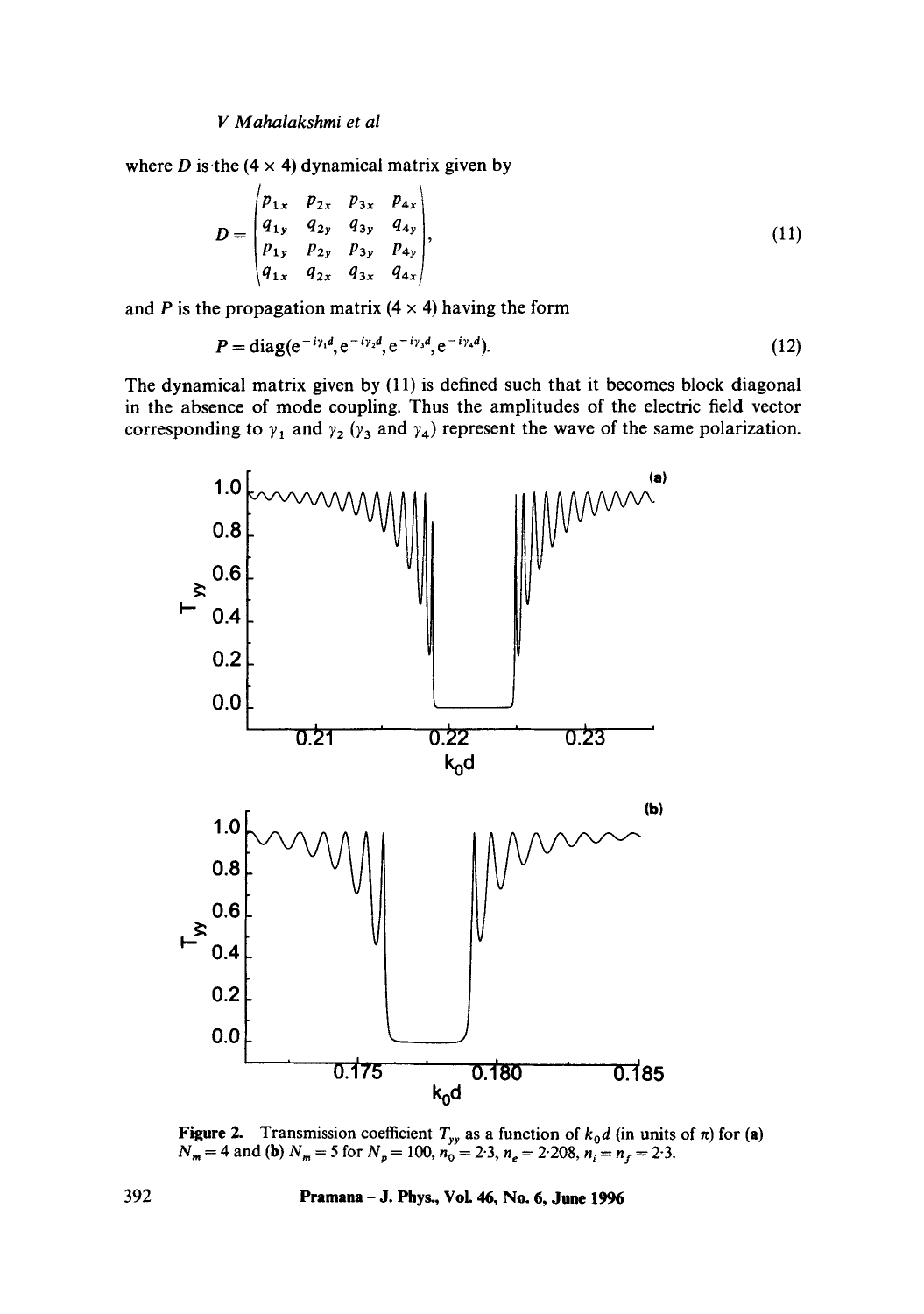In fact in the absence of damping and evanescent waves, root of(3) are real and occur in pairs with opposite signs, representing the forward and backward propagating plane waves. We choose  $\gamma_1, \gamma_3(\gamma_2, \gamma_4)$  to represent the forward (backward) waves. The characteristic matrix  $M^{(1)}$  for the layered medium with N layers can be written as

$$
M^{(T)} = \prod_{j=1}^{N} M^{(j)}.
$$
 (13)

In (13) superscript j refers to the jth layer with dielectric tensor  $\vec{\epsilon}^{(j)}$  and width  $d^{(j)}$ . In order to relate the amplitudes of the waves in the medium of incidence and in the final medium one needs to know the corresponding dynamical matrices. The relation between the amplitudes can be expressed as follows:

$$
\begin{pmatrix} A_{i+} \\ A_{i-} \\ B_{i+} \\ B_{i-} \end{pmatrix} = (D^{(i)})^{-1} M^{(T)} D^{(i)} \begin{pmatrix} A_{i+} \\ 0 \\ B_{i+} \\ 0 \end{pmatrix},
$$
\n(14)

where  $A_{i+}$ ,  $A_{i-}$  and  $A_{i+}$  ( $B_{i+}$ ,  $B_{i-}$ ,  $B_{i+}$ ) represent the amplitudes corresponding to the incident, reflected and transmitted x polarized (y-polarized) wave. We also assumed that the wave is incident from the left of the structure. Superscript *i(t)* in the dynamical matrices refers to the medium of incidence (transmission). With the help of (14) four types of transmission coefficicnts can be defined:

$$
T_{xx} = \left| \frac{A_{t+}}{A_{i+}} \right|_{B_{t+}}^2 = 0,
$$
\n(15)

$$
T_{xy} = \left| \frac{B_{t+}}{A_{i+}} \right|_{B_{t+}}^2 = 0,
$$
\n(16)



**Figure 3.** Transmission coefficient  $T_{yy}$  for periodic variation of  $\theta$  as per eq. (20) in the text for  $N_m = 5$ ,  $N_p = 100$ . The solid (dashed) curve is for  $\theta_m = 0.4\pi$  ( $\theta_m = 0.2\pi$ ). Other parameters are as in figure 2.

**Pramana - J. Phys., Vol. 46, No. 6, June 1996 393**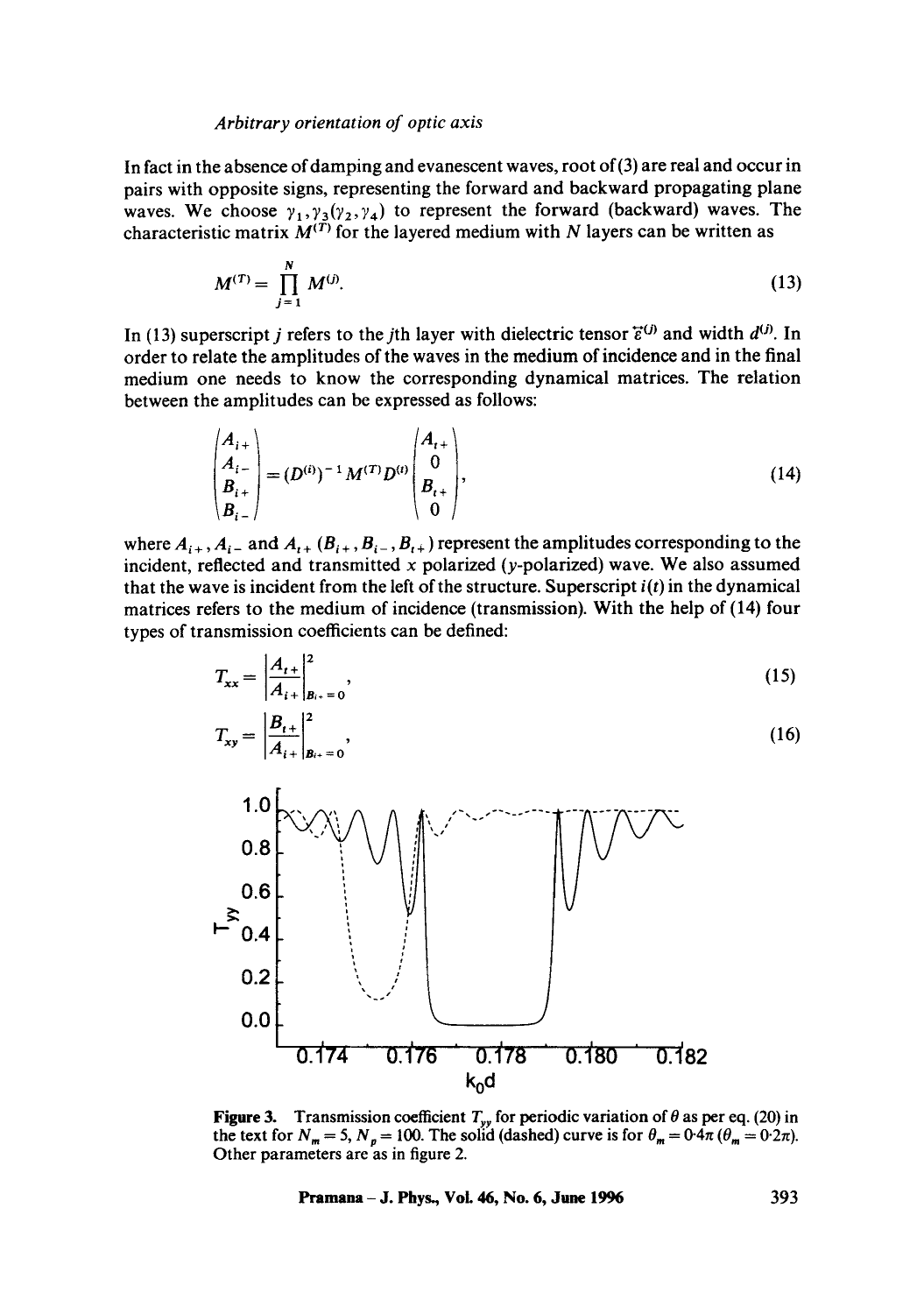$$
T_{yx} = \left| \frac{A_{t+}}{B_{t+}} \right|_{A_{t+}}^2, \tag{17}
$$

$$
T_{yy} = \left| \frac{B_{t+}}{B_{t+}} \right|_{A_{t+}}^2 = 0.
$$
 (18)

The various reflection coefficients can be defined in an analogous manner.

### **3. Numerical results and discussion**

In this section, we present the results of our numerical investigations of periodic and quasiperiodic layered structures. A general Fortran code was developed along the lines discussed in the previous section which can deal with any number and sequence of anisotropic layers with arbitrary orientation of the optic axis and for arbitrary angle of incidence. In all our calculations we have chosen the same anisotropic medium and only varied the orientation of the optic axis from layer to layer. It is well-known that a periodic variation in the orientation of optic axis along the plane of stratification can lead to well defined band gaps. This has already been exploited to create very narrow



**Figure 4a.** 

**394 Pramana - J. Phys., Vol. 46, No. 6, June 1996**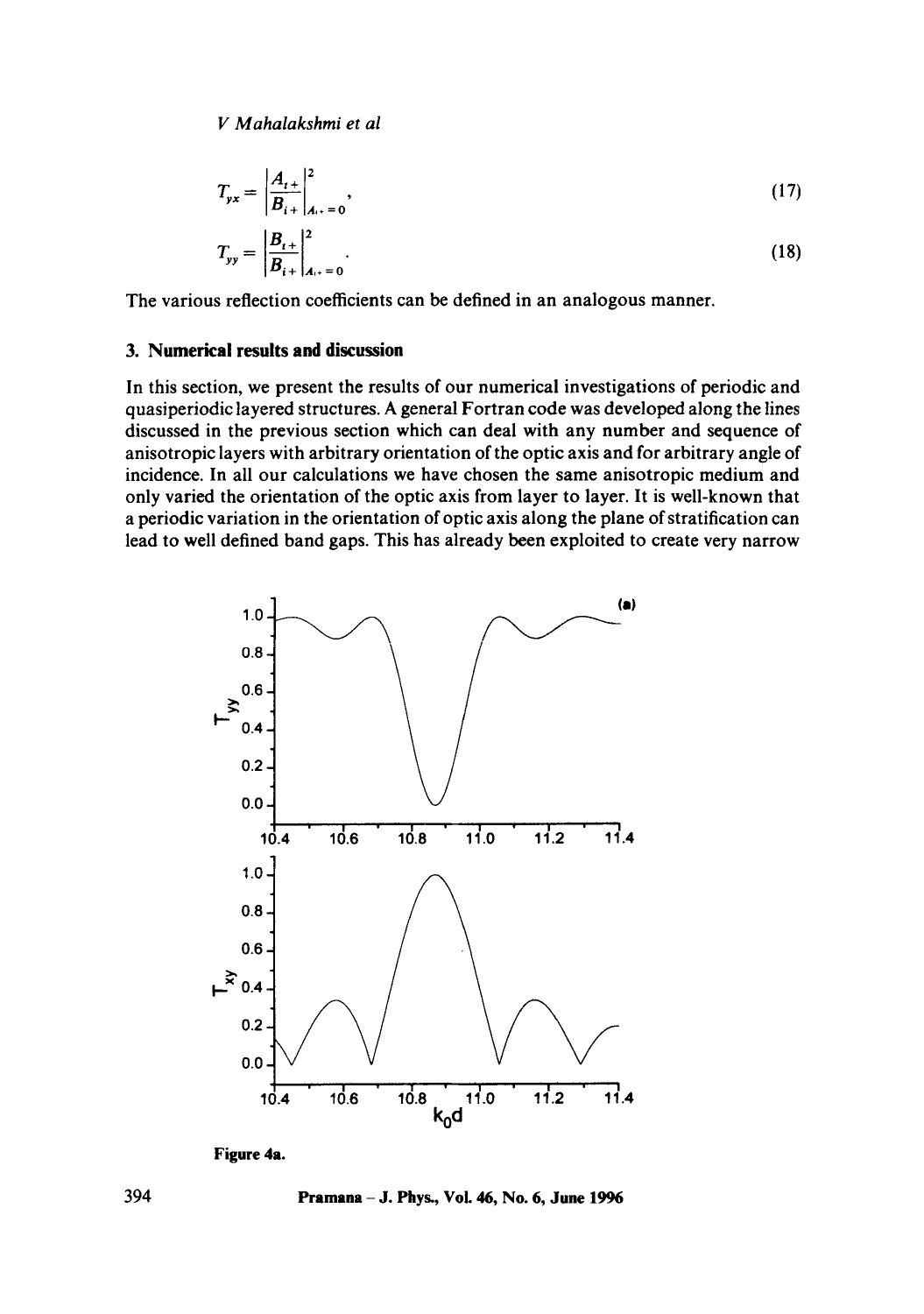

**Figure 4b.** 

**Figure 4.** Transmission coefficient  $T_{yy}$  and  $T_{xy}$  as a function of  $k_0d$  (in units of  $\pi$ ) for a sole filter for (a)  $N_p = 50$  and (b)  $N_p = 100$ . Other parameters are as follows:  $n_0 = 2.3, n_e = 2.208, n_i = n_f = 2.3, \varepsilon_1 = \varepsilon_3 = n_0^2$  and  $\varepsilon_2 = n_e^2$ .

band solc filters. However, to the best of our knowledge, the case where the orientation of the optic axis is changed on the plane of incidence in a periodic fashion has not been dealt with in sufficient detail. Thus, in dealing with periodic structures we consider two cases, namely, (a) optic axis on the *yz* plane and (b) optic axis on *xy* plane. In the context of quasiperiodic structures also, we deal with the above two cases though our code can handle any other orientation. In all our calculations we have chosen the anisotropic material to be uniaxial and we have considered normal incidence (i.e.  $\alpha = 0$ ). In what follows we present the results separately for periodic and quasiperiodic structures.

#### *3.1 Periodic anisotropic layered media*

(a) *Optic axis on the yz plane:* In this case we take  $\varepsilon_1 = \varepsilon_2 = n_0^2$  and  $\varepsilon_3 = n_e^2$ . It is clear that, with optic axis on the *yz* plane the ordinary waves will have x-polarization and there is no polarization mixing (i.e.  $T_{xy} = T_{yx} = 0$ ). So far as the ordinary waves are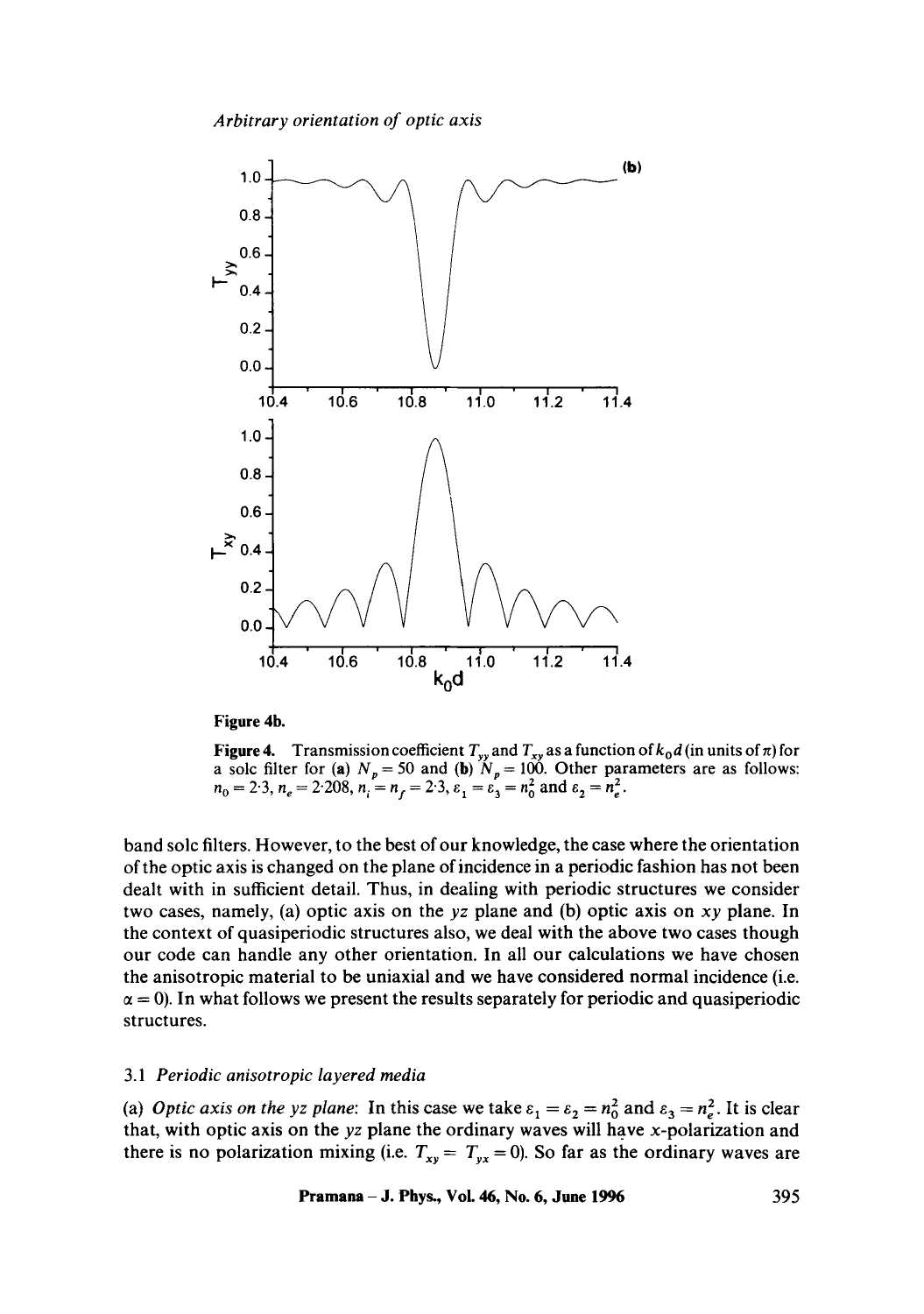concerned, the layered medium will act as uniform slab having the total width of the structure and the ordinary refractive index  $n_0$ . Since there is no coupling between the x and y polarized waves and the matrix  $M^{(T)}$  has block diagonal structure, one could have a  $2 \times 2$  matrix formalism for this particular case. One may be tempted to think that in the context of the extraordinary waves one can replace the anisotropic layers by isotropic ones with  $\theta$  dependent refractive indices. This approach is not correct since the eigenvectors as well as their projection on the plane of layers depend on  $\theta$ . We consider a layered medium consisting of  $N_p$  stacks. Each stack is assumed to have  $N_m$ . layers each with width  $d$ . In a *j*th layer the Euler angles are given by

$$
\theta_j = \frac{(j-1)}{N_m} 2\pi, \varphi_j = \psi_j = 0, \quad j = 1, ..., N_m,
$$
\n(19)

$$
\theta_j = \theta_m \sin \left[ \frac{(j-1)}{N_m} 2\pi \right], \varphi_j = \psi_j = 0, \quad j = 1, ..., N_m.
$$
 (20)

Equation (19) corresponds to the situation when the optic axis is rotated through  $2\pi$ in each stack. Obviously, the period of the structure will depend on the value of  $N_m$ .



**Figure 5a.** 

**396 Pramana - J. Phys., VoL 46, No. 6, June 1996**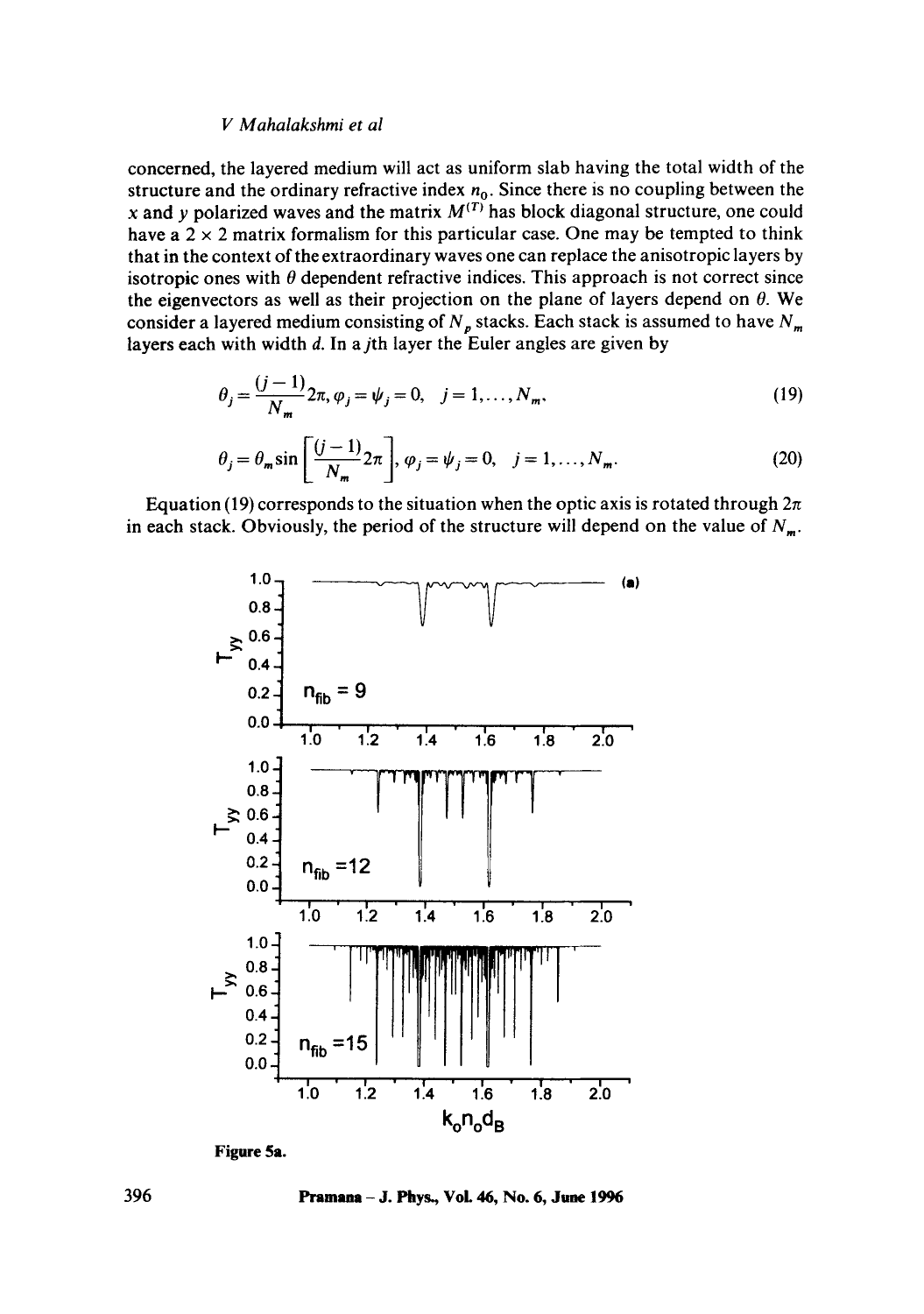

## **Figure 5b.**

**Figure 5.** (a) Transmission coefficient  $T_{yy}$  as a function of  $k_0 n_0 d_B$  (in units of  $\pi$ ) for the Fibonacci sequence for  $n_{\text{fin}} = 9$ , 12 and 15 (top to bottom) and (b) expanded version of (a). Other parameters are as follows:  $n_0 = 2.3$ ,  $n_s = 2.208$ ,  $n_i = n_f = 2.3$ ,  $\theta_A = \pi/2$ ,  $\theta_B = 0$ ,  $\psi_A = \psi_B = \phi_A = \phi_B = 0$ ,  $\varepsilon_1 = \varepsilon_2 = n_0^2$  and  $\varepsilon_3 = n_e^2$ .

Equation (20) corresponds to the situation where  $\theta$  is varied in a periodic fashion with amplitude of modulation given by  $\theta_m$ . The purpose of this special case is to show that the bandwidth of the gap can be controlled by varying the depth of modulation  $\theta_m$ . The results of (19) are shown in figure 2a (for  $N_m = 4$  and  $N_p = 100$ ) and in figure 2b (for  $N_m = 5$  and  $N_p = 100$ ), where we have plotted  $T_{yy}$  as a function of  $k_0d$ . Other parameters were chosen as follows:  $n_0 = 2.3$ ,  $n_e = 2.208$  (corresponding to LiNbO<sub>3</sub> at  $\lambda = 0.633 \ \mu \text{m}$ ,  $n_i = n_f = 2.3$ . It is clear that for  $N_m = 4$  a period consists of effectively two slabs and the gaps occur at [3],

$$
k_0 d(n_0 + n_e) = m\pi, \quad m \text{ integer.} \tag{21}
$$

With the increasing number of periods the gap becomes more well defined. The location of the gap can be controlled by changing  $N_m$ . The results for  $N_m = 5$  and  $N_p = 100$  are shown in figure 2b. However, for a specified  $N_m$  one does not have much

**Pramana** – **J. Phys., Vol. 46, No. 6, June 1996** 397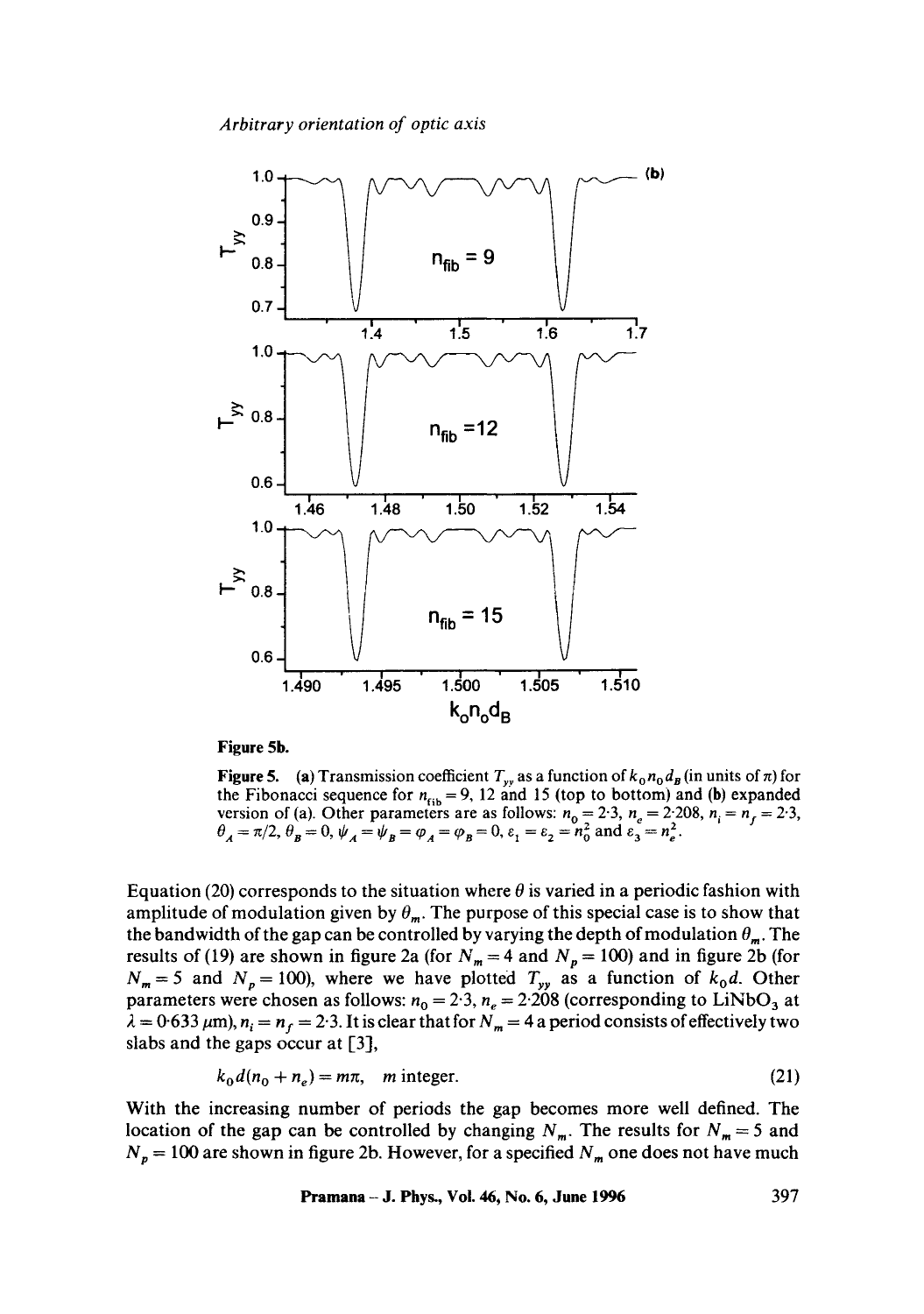control over the width of the gap. This can be achieved by introducing an extra parameter as in (20). We have shown this in figure 3 where results are plotted for two different values of  $\theta_m$ , namely  $\theta_m = 0.2\pi$  and  $0.4\pi$ . It is clear from figure 3 that we can double the gap width by doubling the depth of modulation.

(b) *Optic axis on xy plane:* The main purpose of this subsection is to show the applicability of our code to recover known results. We take  $\varepsilon_1 = \varepsilon_3 = n_0^2$  and  $\varepsilon_2 = n_e^2$ . Note that we have taken the optic axis along the y axis (in the last section the optics axis was along z axis). This is just to enable us to affect the rotations on the relevant planes in a direct fashion,  $xy$  rotation is affected by varying  $\varphi$  from layer to layer and keeping  $\theta = \psi = 0$ . The structure is assumed to consist of  $N_p$  periods. Each period (labeled by A and B) having two slabs (with equal width d and with  $\varphi_a = +\delta$  and  $\varphi_b = -\delta$ ), where  $\delta = \pi/(8N_p)$  such that the Bragg-solc condition is satisfied. The solc resonances occur  $\lceil 3 \rceil$  at

$$
k_0 d(n_0 - n_e) = m\pi, \quad m\text{-integer} \tag{22}
$$

and one of these resonances are shown in figure 4a  $(N_p = 50)$  and 4b  $(N_p = 100)$ . The following parameters were chosen for calculations:  $n_0 = 2.3$ ,  $n_e = 2.208$ ,  $n_i = n_f = 2.3$ . We have plotted  $T_{yy}$  and  $T_{xy}$  as functions of  $k_0d$ . The curves for  $T_{xx}$  and  $T_{yx}$  are analogous. As expected for solc filters, at solc resonances the conversion of  $x$  polarization to  $y$  and



**Figure 6a.** 

**398 Pramana - J. Phys., Voi. 46, No. 6, June 1996**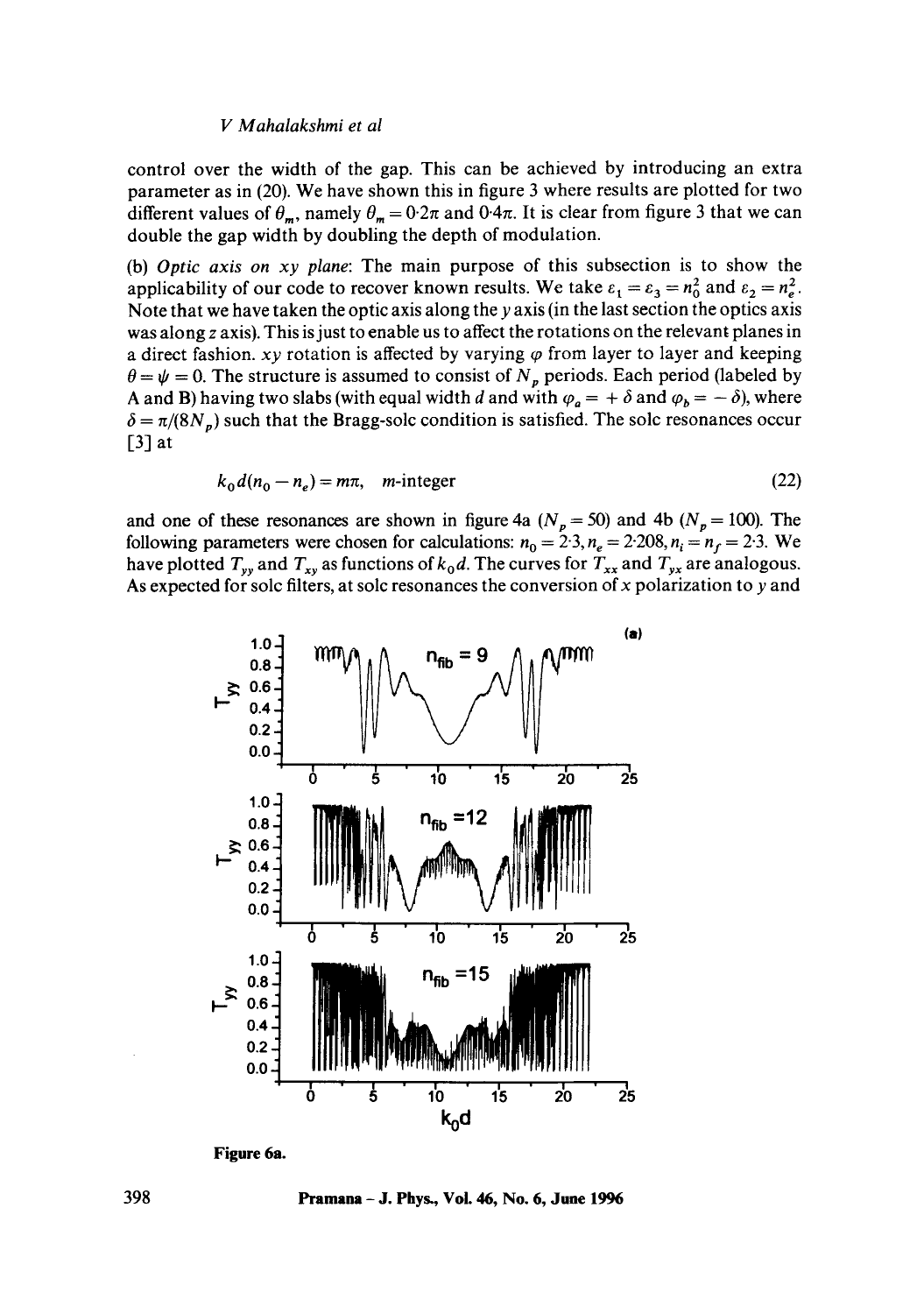

#### **Figure 6b.**

**Figure 6.** Transmission coefficient (a)  $T_w$  and (b)  $T_{xy}$  for  $n_{\text{fib}} = 9$ , 12 and 15 (curves from top to bottom) for the Fibonacci séquence. Other parameters are as follows:  $n_0 = 2.3, n_e = 2.208, n_i = n_f = 2.3, \varphi_A = -\delta, \varphi_B = \delta, \theta_A = \theta_B = \psi_A = \psi_B = 0$  $\varepsilon_1 = \varepsilon_3 = n_0^2$  and  $\varepsilon_2 = n_e^2$ .

vice versa is maximized. Moreover, one can drastically narrow down the band width with an increase in the number of periods (compare figures 4a and 4b).

### 3.2 *Quasiperiodic anisotropic layered medium*

We consider two types of anisotropic layers, namely A and B, with widths  $d_A$  and  $d_B$ respectively, and Euler angles  $\theta_A, \varphi_A, \psi_A$  and  $\theta_B, \varphi_B, \psi_B$ , respectively. The Fibonacci sequence and the Fibonacci numbers are generated using the following recursion scheme

$$
S_{j+1} = S_{j-1} S_j, F_{j+1} = F_{j-1} + F_j
$$
\n(23)

with  $S_0 = A$ ,  $S_1 = B$  and  $F_0 = F_1 = 1$ . As mentioned earlier such layered media can exhibit interesting features like self similarity and scaling and they have been probed to explore weak localization in optics [8, 9]. Like in the periodic case we consider the two specific situations and present the results separately.

(a) *Optic axis on the yz plane:* For this case we take  $\varepsilon_1 = \varepsilon_2 = n_0^2$  and  $\varepsilon_3 = n_e^2$ .  $\theta_A = \pi/2$ ,  $\varphi_A = \psi_A = 0$  and  $\theta_B = 0$ ,  $\varphi_B = \psi_B = 0$ ,  $n_e d_A = n_0 d_B$ . The numerical values were chosen

**Pramana** – J. Phys., Vol. 46, No. 6, June 1996 399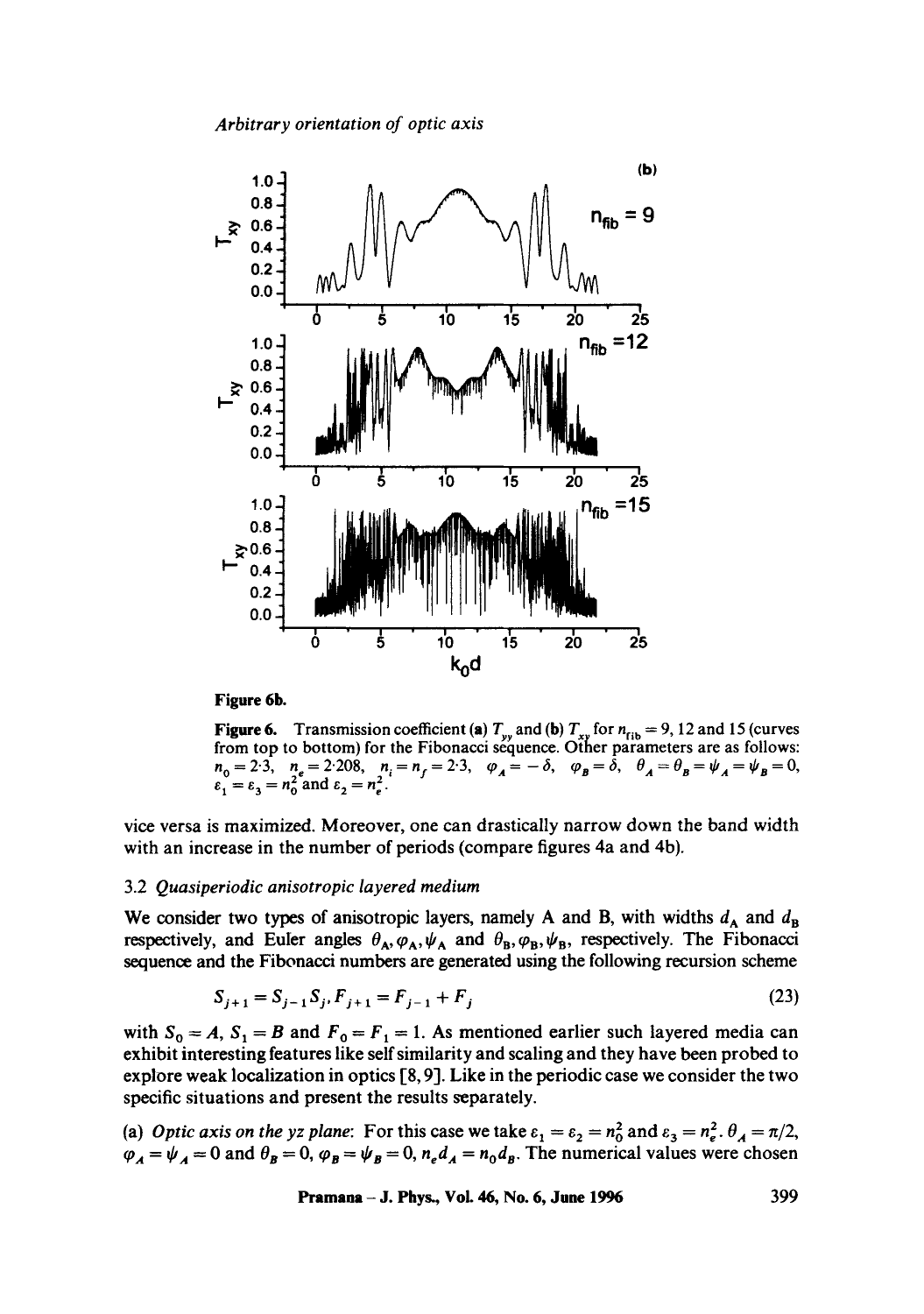to be  $n_0 = 2.3$ ,  $n_e = 2.208$ ,  $n_i = n_f = 2.3$ . The results for Fibonacci generations  $n_{\text{fib}} = 9$ , 12 and 15 are shown in figure 5a. A comparison of the plots on figure 5a reveals their self similarity. In order to have a more direct proof of the same, we have selected specific portions and expanded the horizontal axis and shown the same curves in figure 5b. Note the different scales of the horizontal axis. The self similarity features are obvious from figure 5b.

(b) *Optic axis on the xy plane:* We take  $\varepsilon_1 = \varepsilon_3 = n_0^2$  and  $\varepsilon_2 = n_e^2$ ,  $\theta_A = \psi_A = 0$ ,  $\varphi_A = -\delta$ ,  $\theta_B = \psi_B = 0$ ,  $\varphi_B = \delta$ . The results for  $T_{yy}(T_{xy})$  for  $n_{fib} = 9$ , 12 and 15 are shown in figure 6a (figure 6b). The parameters chosen for calculations were as follows:  $n_0 = 2.3$ ,  $n_e = 2.208$ ,  $n_i = n_f = 2.3$ ,  $\delta = 0.1$ . It can be easily seen from figures 6a and 6b that the curves corresponding to  $n_{\text{fib}} = 9$  and 15 are self similar. Like in Kohmoto and Sutherland 1987, for the chosen geometry and set of parameters the corresponding dynamical map has a six-cycle and thus features repeat after six generations. It may also be noted that the scale factor is very close to one. This is because we have chosen the constituent slabs to be of the same material and a change in the orientation of the optic axis in the *xy* plane by an angle 0.1 leads to a weakly quasiperiodic medium. In order to prove this, one needs to calculate the invariants associated with the dynamical matrix map, which can be treated as a measure of quasiperiodicity. Investigation are on to study these features in more detail and they will be reported elsewhere.

## **4. Conclusions**

In conclusion, we have developed a very general code to deal with anisotropic layered media and applied the code to various periodic and quasiperiodic layered structures. In particular, we have dealt with the case where the optic axis is rotated on the plane of incidence and showed that the location and width of the gaps can be controlled simply by changing the depth of modulation of the angle of rotation. We have also investigated quasiperiodic layered media with optic axis on the plane of incidence or on the plane of stratification. In both the cases we have demonstrated the self similarity and scaling in the transmission coefficients. In this paper we restricted ourselves only to normal incidence though our code can also handle cases of oblique incidence. It is well-known that in case of oblique incidence one can excite the guided and surface modes which are of great practical importance. Such studies are underway and will be reported elsewhere.

# **Acknowledgements**

The authors (SDG and VML) are grateful to the Department of Science and Technology, Government of India, for supporting this work.

# **References**

- [1] D A Holmes and D L Feucht, *J. Opt. Soc. Am.* 56, 1763 (1966)
- [2] D W Berreman, *J. Opt. Soc. Am.* **B62**, 502 (1972)
- [3] P Yeh, *J. Opt. Soc. Am.* 69, 742 (1979)
- 1-4] P Yeh, *Optical waves in layered media* (New York, Wiley, 1988)